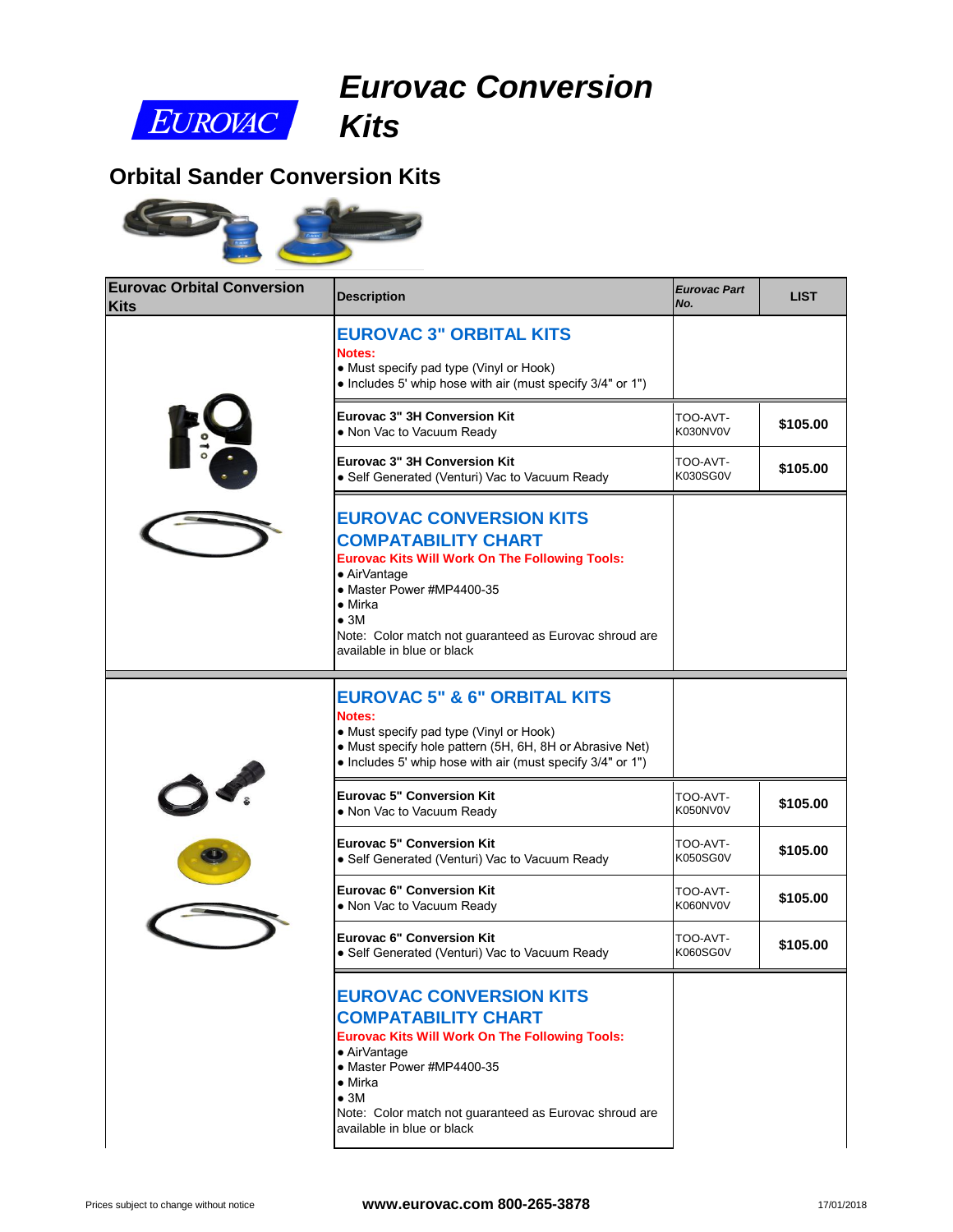| <b>Chicago Pneumatic Orbital</b><br><b>Conversion Kits</b>  | <b>Description</b>                                                                                                                                                                                                                                          | <b>Eurovac Part</b><br>No. |
|-------------------------------------------------------------|-------------------------------------------------------------------------------------------------------------------------------------------------------------------------------------------------------------------------------------------------------------|----------------------------|
|                                                             | <b>CHICAGO PNEUMATIC 6" ORBITAL</b><br><b>KITS</b><br>Notes:<br>• Must specify pad type (Vinyl or Hook)<br>• Must specify hole pattern (6H, 8H or Abrasive Net)                                                                                             |                            |
|                                                             | Chicago Pneumatic #864 6" Conversion Kit                                                                                                                                                                                                                    | TOO-CPO-<br>CA142395       |
| <b>Dynabrade Orbital Conversion</b><br><b>Kits</b>          | <b>Description</b>                                                                                                                                                                                                                                          | <b>Eurovac Part</b><br>No. |
|                                                             | <b>DYNBRADE 3-1/2" ORBITAL KITS</b><br>Notes:<br>• Must specify pad type (Vinyl or Hook)                                                                                                                                                                    |                            |
|                                                             | Dynabrade 3 1/2" Conversion Kit                                                                                                                                                                                                                             | TOO-DYN-<br>57119000       |
|                                                             | <b>DYNABRADE 5" &amp; 6" ORBITAL KITS</b><br><b>Notes:</b><br>• Must specify pad type (Vinyl or Hook)<br>• Must specify hole pattern (5H, 6H or Abrasive Net)<br>• 1" Take Off                                                                              |                            |
|                                                             | Dynabrade 5" Conversion Kit                                                                                                                                                                                                                                 | TOO-DYN-<br>K050NV0V       |
|                                                             | Dynabrade 6" Conversion Kit                                                                                                                                                                                                                                 | TOO-DYN-<br>K060NV0V       |
|                                                             |                                                                                                                                                                                                                                                             |                            |
| <b>Option For Enlarging Takeoff</b><br>to 1-1/4" Connection | <b>Description</b>                                                                                                                                                                                                                                          | <b>Eurovac Part</b><br>No. |
|                                                             | Tool Adaptor 1 1/4" Bushing (Dynabrade)                                                                                                                                                                                                                     | TOO-HAD-<br>TA110000       |
|                                                             | <b>OTHER DYNABRADE KITS</b><br>Notes:<br>• Must specify pad type (Vinyl or Hook & Hole Pattern)<br>• Must specify hole pattern (5H, 6H or Abrasive Net)<br>$\bullet$ 1" Take Off                                                                            |                            |
|                                                             | Dynabrade 6" Two Hand #57214 Conversion Kit<br>• Kit includes the following parts (TOO-DYN: 5708900,<br>57093000, 95859000, 96034000, 56027000 & 56028000)                                                                                                  |                            |
|                                                             | Dynabrade 6" #57226 Venturi Dynolocke to #57229<br><b>Central Vac Conversion Kit</b><br>&<br>Dynabrade 6" Dynolocke #58435 Conversion Kit<br>• Kit includes the following parts (TOO-DYN: 57737000, Qty<br>4-95886000, Qty 4 - HAR-CON-812PTK00 & 54328000) |                            |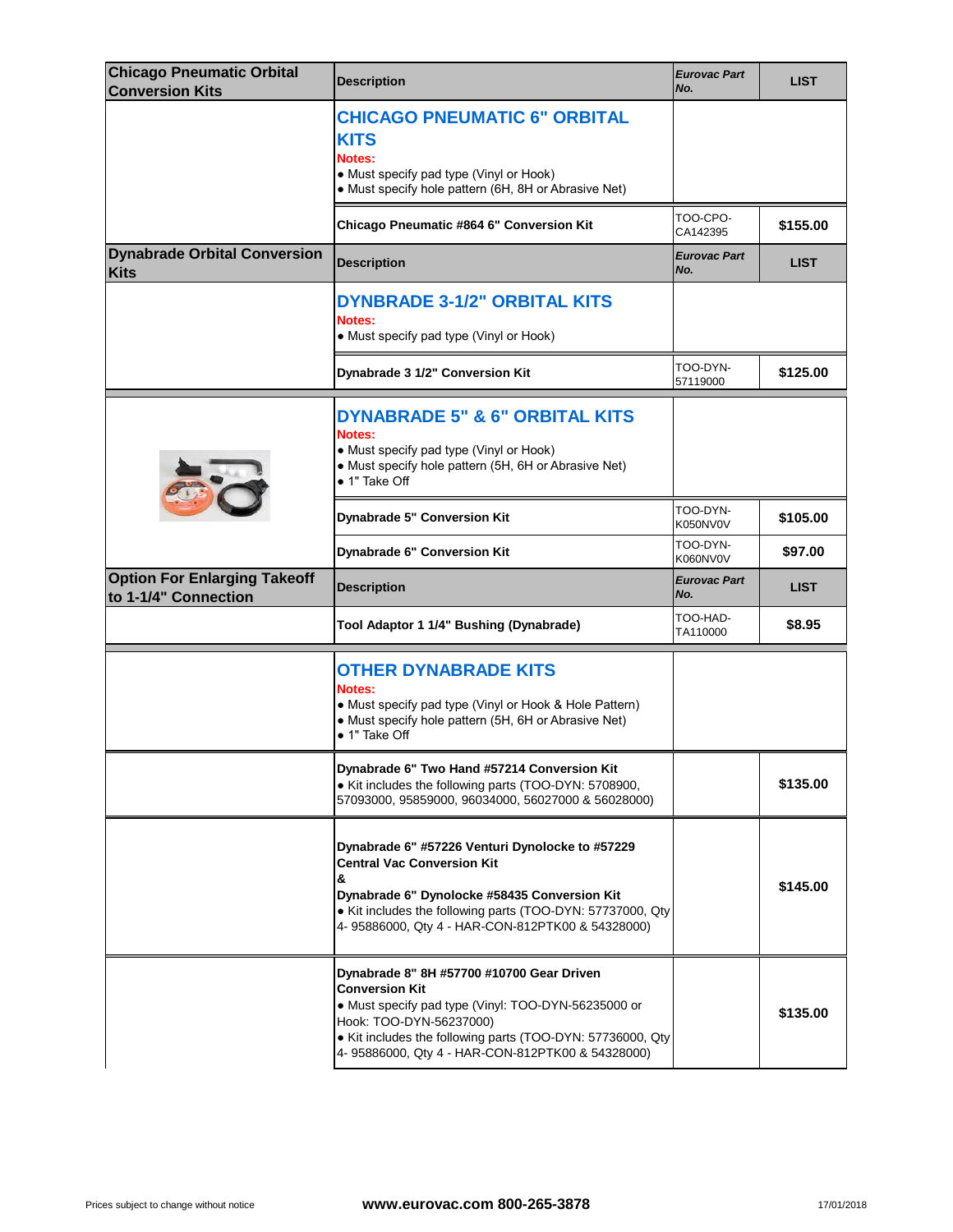| <b>GEM Orbital Conversion Kits</b>         | <b>Description</b>                                                                                                               | <b>Eurovac Part</b><br>No. |  |
|--------------------------------------------|----------------------------------------------------------------------------------------------------------------------------------|----------------------------|--|
| <b>S-112C</b><br><b>S-112</b>              | <b>GEM ORBITAL KITS</b><br>Notes:<br>$\bullet$ 1-1/2" Take Off                                                                   |                            |  |
| <b>HLS</b>                                 | <b>GEM 11" BW-H Conversion Kit</b>                                                                                               | TOO-GEM-<br>0BWHVC00       |  |
| <b>Hutchins Orbital Conversion</b><br>Kits | <b>Description</b>                                                                                                               | Eurovac Part<br>No.        |  |
|                                            | <b>HUTCHINS ORBITAL KITS</b>                                                                                                     |                            |  |
|                                            | Hutchins 5" #3007 Vinyl Conversion Kit                                                                                           | TOO-HUT-<br>18970000       |  |
|                                            | Hutchins 6" 6H #3006 Vinyl Conversion Kit                                                                                        | TOO-HUT-<br>18960000       |  |
|                                            | Hutchins 6" 6H #3006 Hook Conversion Kit                                                                                         | TOO-HUT-<br>1896H000       |  |
|                                            | Hutchins 6" 6H #3008 Vinyl Conversion Kit                                                                                        | TOO-HUT-<br>18980000       |  |
|                                            | Hutchins 6" 6H #3008 Hook Conversion Kit                                                                                         | TOO-HUT-<br>1898H000       |  |
|                                            | Hutchins 6" 6H #3500 Vinyl Conversion Kit<br>• (send to Hutchins - \$50 Flat Fee)                                                | TOO-HUT-<br>13800000       |  |
|                                            | Hutchins 6" 6H #3500 Hook Conversion Kit<br>• (send to Hutchins - \$50 Flat Fee)                                                 | TOO-HUT-<br>1380H000       |  |
|                                            | Hutchins 6" 6H #3560 Vinyl Conversion Kit<br>• (send to Hutchins - \$50 Flat Fee)                                                | TOO-HUT-<br>13801000       |  |
|                                            | Hutchins 6" 6H #3560 Hook Conversion Kit<br>• (send to Hutchins - \$50 Flat Fee)                                                 | TOO-HUT-<br>13801H00       |  |
|                                            | Hutchins 6" 6H #4500, #4560, #6045 Vinyl Conversion<br>Kit<br>• Approx. prior to 1998 and earlier<br>• Serial #235917 or smaller | TOO-HUT-<br>13850000       |  |
|                                            | Hutchins 6" 6H #4500, #4560, #6045 Hook Conversion<br>Kit<br>• Approx. prior to 1998 and earlier<br>• Serial #235917 or smaller  | TOO-HUT-<br>1385H000       |  |
|                                            | Hutchins 6" 6H #4500, #4560, #6045 Vinyl Conversion<br>Kit<br>• Approx. prior to 1998 and later<br>• Serial #235917 or greater   | TOO-HUT-<br>13851000       |  |
|                                            | Hutchins 6" 6H #4500, #4560, #6045 Hook Conversion<br>Kit<br>• Approx. prior to 1998 and later<br>• Serial #235917 or greater    | TOO-HUT-<br>13851H00       |  |
|                                            | Hutchins 8" #2001 Vinyl Conversion Kit                                                                                           | TOO-HUT-<br>17520000       |  |
|                                            | Hutchins 8" #2001 Kit Hook Conversion Kit                                                                                        | TOO-HUT-<br>1752H000       |  |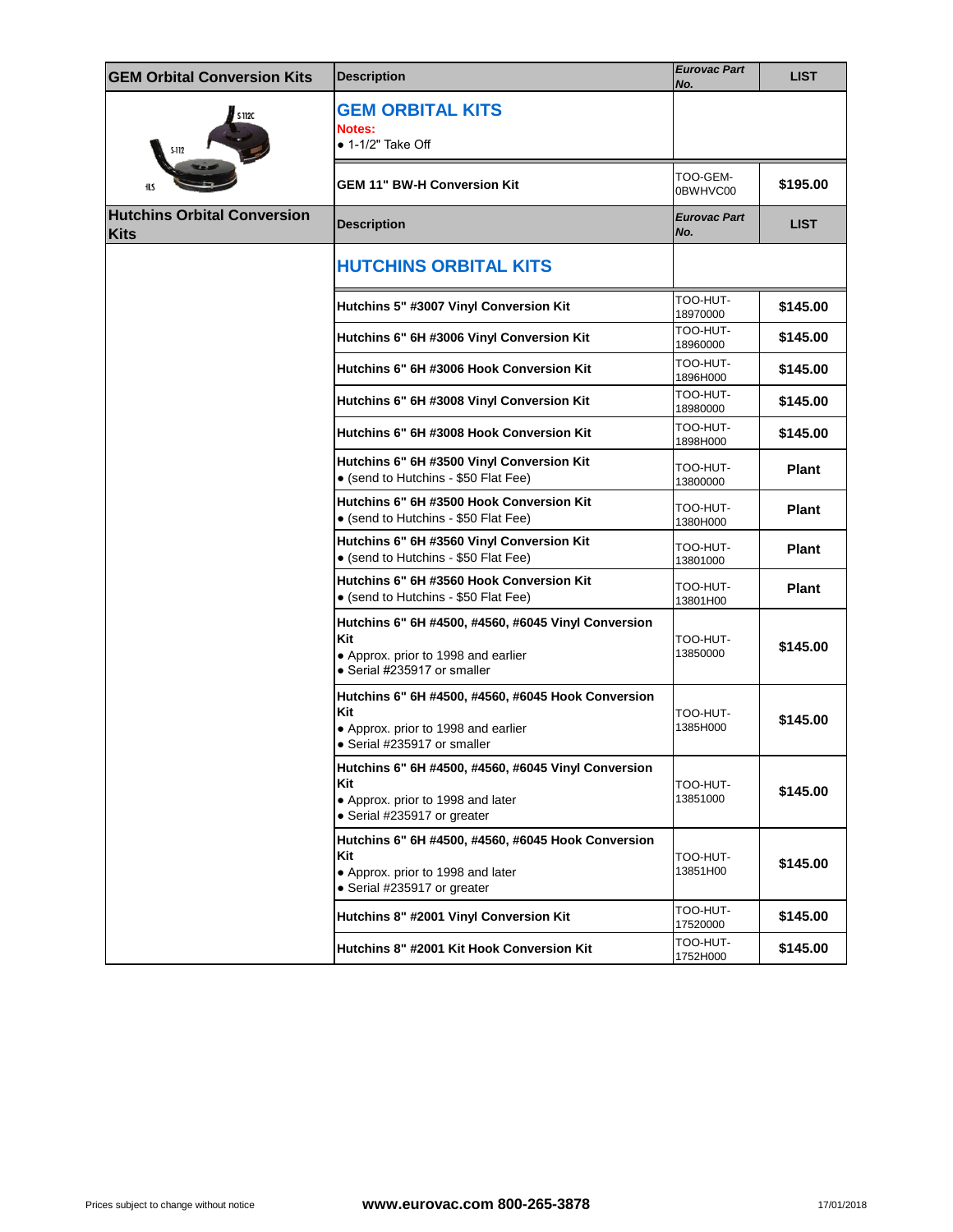| <b>Ingersol Rand Orbital</b><br><b>Conversion Kits</b>    | <b>Description</b>                                                                                                                                                        | <b>Eurovac Part</b><br>No. |
|-----------------------------------------------------------|---------------------------------------------------------------------------------------------------------------------------------------------------------------------------|----------------------------|
|                                                           | <b>INGERSOL RAND 6" ORBITAL KITS</b><br><b>Notes:</b><br>• Must specify pad type (Vinyl or Hook)<br>• Must specify hole pattern (6H, 8H or Abrasive Net)<br>• 1" Take Off |                            |
|                                                           | Ingersol Rand 6" #4151 Conversion Kit                                                                                                                                     | TOO-IRA-<br>K060NV0V       |
|                                                           | <b>INGERSOL RAND #4151 CONVERSION</b><br><b>KIT COMPATABILITY CHART</b><br>Ingersol Rand #4151 Kit Will Work On The Following<br>Tools:<br>• Aro Elite                    |                            |
| <b>National Detroit Orbital</b><br><b>Conversion Kits</b> | <b>Description</b>                                                                                                                                                        | <b>Eurovac Part</b><br>No. |
|                                                           | <b>NATIONAL DETROIT ORBITAL KITS</b><br>• Conversion Kits No Longer Available For National Detriot<br>Tools<br>(bought out by Dynabrade & this is their new direction)    |                            |
|                                                           |                                                                                                                                                                           |                            |
| <b>Porter Cable Conversion Kits</b>                       | <b>Description</b>                                                                                                                                                        | <b>Eurovac Part</b><br>No. |
|                                                           | <b>PORTER CABLE ORBITAL KITS</b>                                                                                                                                          |                            |
|                                                           | Porter Cable #505 Sheet Finishing Sander Conversion<br>Kit                                                                                                                | TOO-POR-<br>73505000       |
|                                                           | Porter Cable 5" #7334, #7335, #7336 & #7424<br><b>Conversion Kit</b><br>• Must specify pad type (vinyl or hook)<br>• Must specify hole pattern (5H, 6H or Abrasive Net)   | TOO-POR-<br>73340000       |
| <b>Sioux Orbital Conversion Kits</b>                      | <b>Description</b>                                                                                                                                                        | <b>Eurovac Part</b><br>No. |
|                                                           | <b>SIOUX ORBITAL KITS</b><br>Notes:<br>• Must specify pad type (Vinyl or Hook)<br>• Must specify hole pattern (5H, 6H)                                                    |                            |
|                                                           | Sioux 5" #690, #790 Conversion Kit                                                                                                                                        | TOO-ATO-<br>66500000       |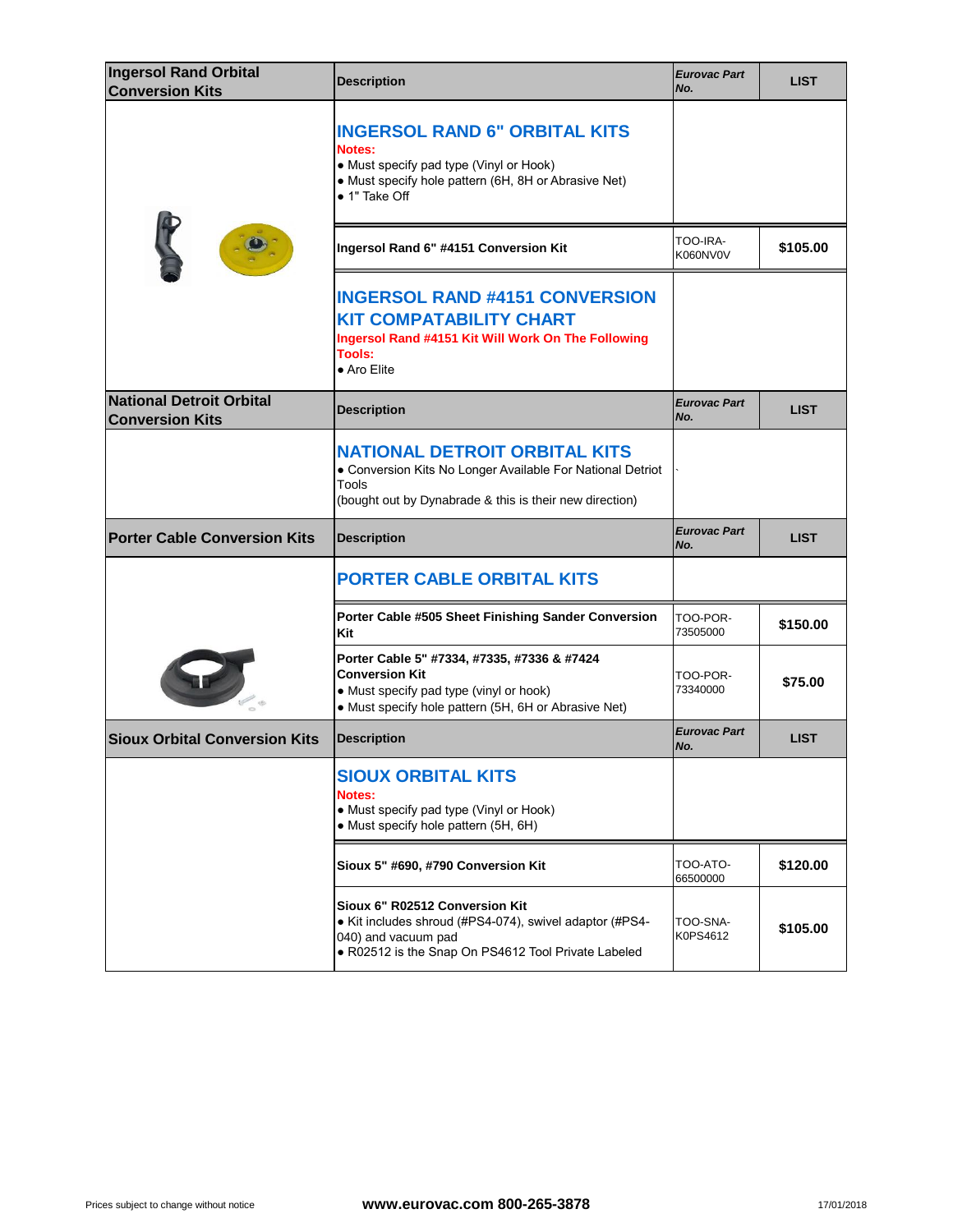| <b>Snap-On Orbital Conversion</b><br><b>Kits</b> | <b>Description</b>                                                                                                 | <b>Eurovac Part</b><br>No. |
|--------------------------------------------------|--------------------------------------------------------------------------------------------------------------------|----------------------------|
|                                                  | <b>SNAP ON ORBITAL KITS</b><br>Notes:<br>• Must specify pad type (Vinyl or Hook)<br>• 1" Take Off                  |                            |
|                                                  | Snap On 6" PS4612 Conversion Kit<br>• Kit includes shroud (#PS4-074), swivel adaptor (#PS4-<br>040) and vacuum pad | TOO-SNA-<br>K0PS4612       |
|                                                  | Snap On 6" PS306 Conversion Kit<br>• Kit includes the following parts (TOO-SNA-PSVKIT00)                           |                            |
|                                                  | Snap-On #PS100A/PSF100 - CAN'T BE CONVERTED                                                                        |                            |
|                                                  | Snap-On #PS200 - CAN'T BE CONVERTED                                                                                | TOO-SNA-<br>PSV20020       |
| <b>Viking Orbital Conversion Kits</b>            | <b>Description</b>                                                                                                 | <b>Eurovac Part</b><br>No. |
|                                                  | <b>VIKING ORBITAL KITS</b>                                                                                         |                            |
|                                                  | Viking 6" 8H VDAQ Vinyl Conversion Kit                                                                             | TOO-EEZ-<br>20620000       |
|                                                  | Viking 8" 8H Vinyl Conversion Kit                                                                                  | TOO-EEZ-<br>20840000       |
|                                                  |                                                                                                                    |                            |

# **Longboard Conversion Kits**



| <b>Universal Straightline</b><br><b>Conversion Kits</b> | <b>Description</b>                                                                                                                                                                                                                       | <b>Eurovac Part</b><br>INo. |
|---------------------------------------------------------|------------------------------------------------------------------------------------------------------------------------------------------------------------------------------------------------------------------------------------------|-----------------------------|
| E THE                                                   | <b>UNIVERSAL STRAIGHTLINE KITS</b><br>Notes:<br>• Must specify pad type (Vinyl or Hook)<br>$\bullet$ 1-1/4" Take Off                                                                                                                     |                             |
|                                                         | <b>Universal Straightline Conversion Kit</b>                                                                                                                                                                                             | TOO-EEZ-<br>20500125        |
|                                                         | <b>UNIVERSAL STRAIGHTLINE</b><br><b>CONVERSION KIT COMPATABILITY</b><br><b>CHART</b><br>Universal Straightline Kit Will Work On The Following<br>Tools:<br>$\bullet$ Ingersol Rand #315<br>$\bullet$ Mac #AFS1<br>$\bullet$ Viking #V100 |                             |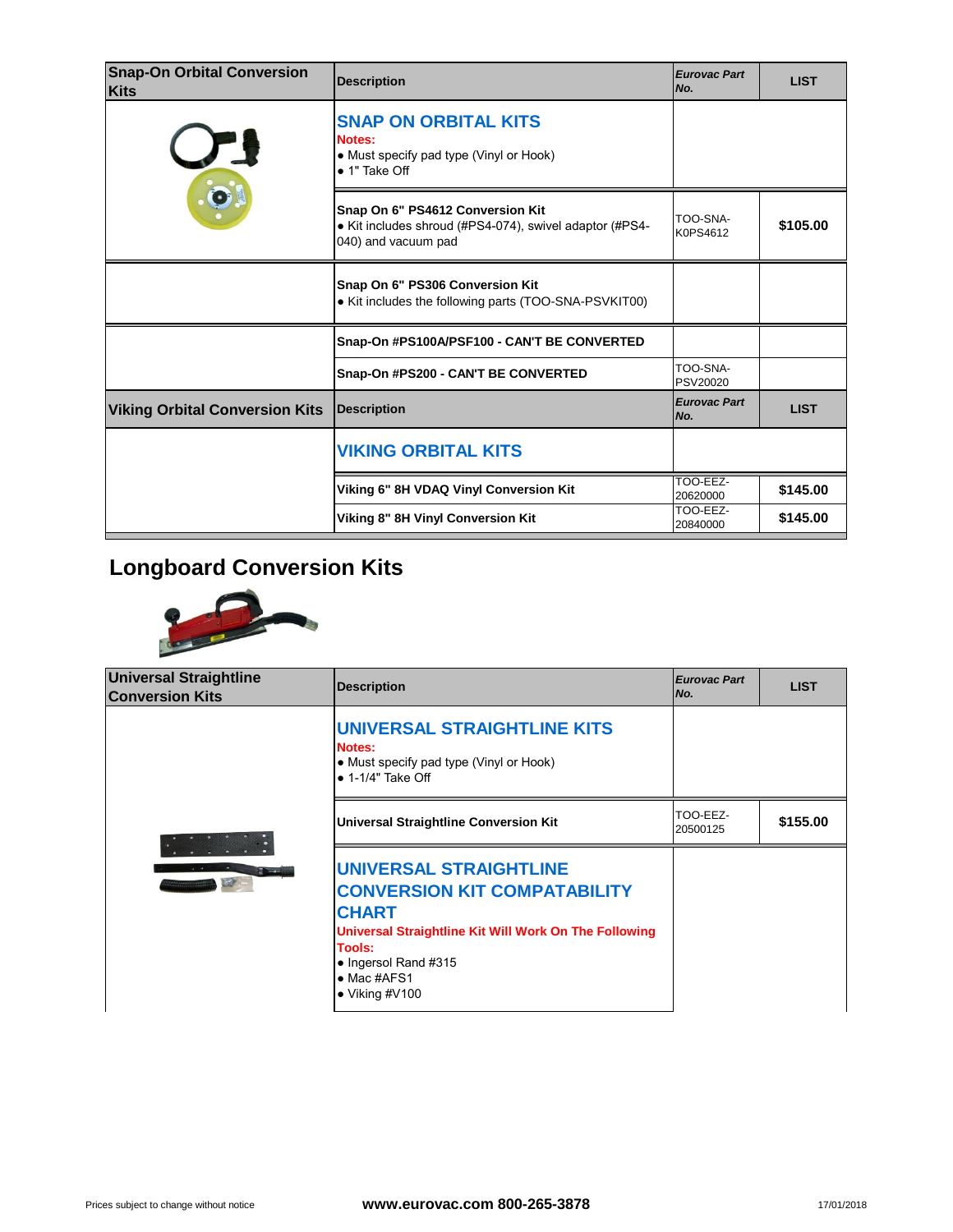| <b>Bluepoint Longboard Kits</b>                                               | <b>Description</b>                                                                                                                                                    | <b>Eurovac Part</b><br>No. |
|-------------------------------------------------------------------------------|-----------------------------------------------------------------------------------------------------------------------------------------------------------------------|----------------------------|
|                                                                               | <b>Bluepoint #AT475 Straightline Conversion Kit - CAN'T</b><br><b>BE CONVERTED</b>                                                                                    |                            |
| <b>Florida Pneumatic Longboard</b><br><b>Kits</b>                             | <b>Description</b>                                                                                                                                                    | <b>Eurovac Part</b><br>No. |
|                                                                               | <b>FLORIDA PNEUMATIC STRAIGHTLINE</b><br><b>KITS</b>                                                                                                                  |                            |
|                                                                               | Florida Pneumatic - Mini Universal Straightline<br><b>Conversion Kit</b><br>Notes:<br>• Must specify pad type (Vinyl or Hook)<br>· Kit also includes TOO-EEZ-20603000 | TOO-EEZ-<br>2052F000       |
| <b>Hutchins Longboard Kits</b>                                                | <b>Description</b>                                                                                                                                                    | <b>Eurovac Part</b><br>No. |
|                                                                               | <b>HUTCHINS STRAIGHTLINE KITS</b>                                                                                                                                     |                            |
|                                                                               | Hutchins #2023 Vinyl Longboard Conversion Kit                                                                                                                         | TOO-HUT-<br>12610000       |
|                                                                               | Hutchins #2023 Hook Longboard Conversion Kit                                                                                                                          | TOO-HUT-<br>1261H000       |
|                                                                               | Hutchins #2000 to 4920VA Vinyl Longboard Conversion<br>Kit                                                                                                            | TOO-HUT-<br>12600000       |
| <b>HUTCHINS - Recommend Hutchins</b><br>Tool Ship To Factory For Conversion - | Hutchins #2000 to 4920VA Hook Longboard Conversion<br>Kit                                                                                                             | TOO-HUT-<br>1260H000       |
| Typical Factory conversion cost \$50<br>each                                  | Hutchins #3800 & #800 Orbital Vinyl Longboard<br><b>Conversion Kit</b>                                                                                                | TOO-HUT-<br>18800000       |
|                                                                               | Hutchins #3800 & #800 Orbital Hook Longboard<br><b>Conversion Kit</b>                                                                                                 | TOO-HUT-<br>1880H000       |
|                                                                               | Hutchins #3804 Orbital Vinyl Longboard Conversion Kit                                                                                                                 | TOO-HUT-<br>18840000       |
|                                                                               | Hutchins #3804 Orbital Hook Longboard Conversion Kit                                                                                                                  | TOO-HUT-<br>1884H000       |
|                                                                               | <b>VIKING MINI STRAIGHTLINE KITS</b><br>Notes:<br>• Must specify pad type (Vinyl or Hook)<br>• 1-1/4" Take Off                                                        |                            |
|                                                                               | Viking #V101 - Mini Straightline Kit                                                                                                                                  | TOO-EEZ-<br>2052V125       |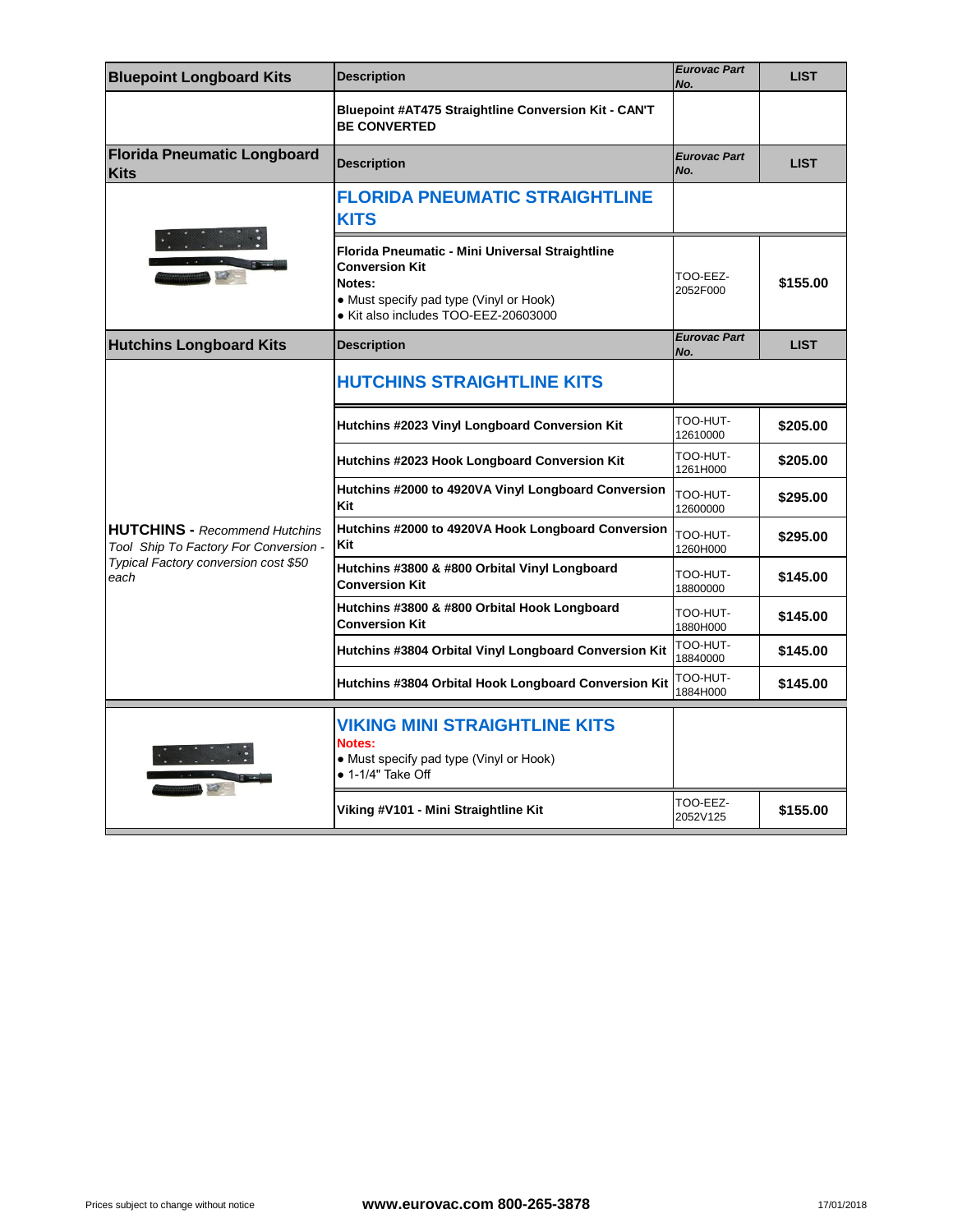### **Router Conversion Kits**



| <b>Bosch Router Kit</b>              | <b>Description</b>                                                                                                                                                                                                                                                                                                           | <b>Eurovac Part</b><br>No.  |
|--------------------------------------|------------------------------------------------------------------------------------------------------------------------------------------------------------------------------------------------------------------------------------------------------------------------------------------------------------------------------|-----------------------------|
|                                      | Bosch #1617 Router Kit<br>$\bullet$ 1 1/2" Take Off                                                                                                                                                                                                                                                                          | TOO-BOS-<br>K1617000        |
| <b>Black &amp; Decker Router Kit</b> | <b>Description</b>                                                                                                                                                                                                                                                                                                           | <b>Eurovac Part</b><br>No.  |
|                                      | Black & Decker #2720 Router Kit                                                                                                                                                                                                                                                                                              | TOO-DJI-<br><b>RCBD2722</b> |
| <b>Dewalt Router Kit</b>             | <b>Description</b>                                                                                                                                                                                                                                                                                                           | <b>Eurovac Part</b><br>No.  |
|                                      | Dewalt #610 Router Kit                                                                                                                                                                                                                                                                                                       | TOO-DJI-<br><b>RCBD2720</b> |
|                                      | Dewalt DW616 (#6184 Base) 6" Router Kit                                                                                                                                                                                                                                                                                      | TOO-DEW-<br><b>KPDW6184</b> |
| <b>Dotco Router Kit</b>              | <b>Description</b>                                                                                                                                                                                                                                                                                                           | <b>Eurovac Part</b><br>No.  |
|                                      | Dotco #12L2580-1 Router Kit                                                                                                                                                                                                                                                                                                  | TOO-DOT-<br>122580RC        |
| <b>Festool Router Kit</b>            | <b>Description</b>                                                                                                                                                                                                                                                                                                           | <b>Eurovac Part</b><br>No.  |
|                                      | <b>Replacement Extraction Hood For OF2000 Router</b><br>$\bullet$ 1 1/2" Take Off                                                                                                                                                                                                                                            | TOO-FES-<br>44437600        |
| <b>Milwaukee Router Kit</b>          | <b>Description</b>                                                                                                                                                                                                                                                                                                           | <b>Eurovac Part</b><br>No.  |
|                                      | Milwaukee/Sioux 6" Base "Euro" Router Kit<br>• For Milwaukee Tools (#5660, #5680, #5682)<br>• For Sioux Tools (#1982, #1983)                                                                                                                                                                                                 | TOO-EUR-<br><b>RCMS6000</b> |
| <b>Porter Cable Router Kit</b>       | <b>Description</b>                                                                                                                                                                                                                                                                                                           | <b>Eurovac Part</b><br>No.  |
|                                      | Porter Cable 6" Base "Euro" Router Kit<br>• 1 1/2" Hose Connection<br>• For Porter Cable Router 6" Base Tools (#100, #690, #691,<br>#693 & #7529)                                                                                                                                                                            | TOO-EUR-<br><b>RCPC6000</b> |
|                                      | Porter Cable 7" Base "Euro" Router Kit<br>• 1 1/2" Hose Connection<br>· For Porter Cable Router 7" Base Tools (#7518, #7519,<br>#7536 & #7537<br>• Best suited for plunge routing                                                                                                                                            | TOO-EUR-<br><b>RCPC7000</b> |
|                                      | Porter Cable 7" Base "Dust Raider" Router Kit<br>• 1 1/2" Hose Connection<br>• Primarily meant for Porter Cable Router 7" Base Tools<br>(#7518, #7519, #7536 & #7537<br>• 2-1/8" Diameter Router Bit (Maximum)<br>• In many cases can connect to other tools with some field<br>adjustment<br>• Best suited for edge routing | TOO-POR-<br><b>DUSTRAID</b> |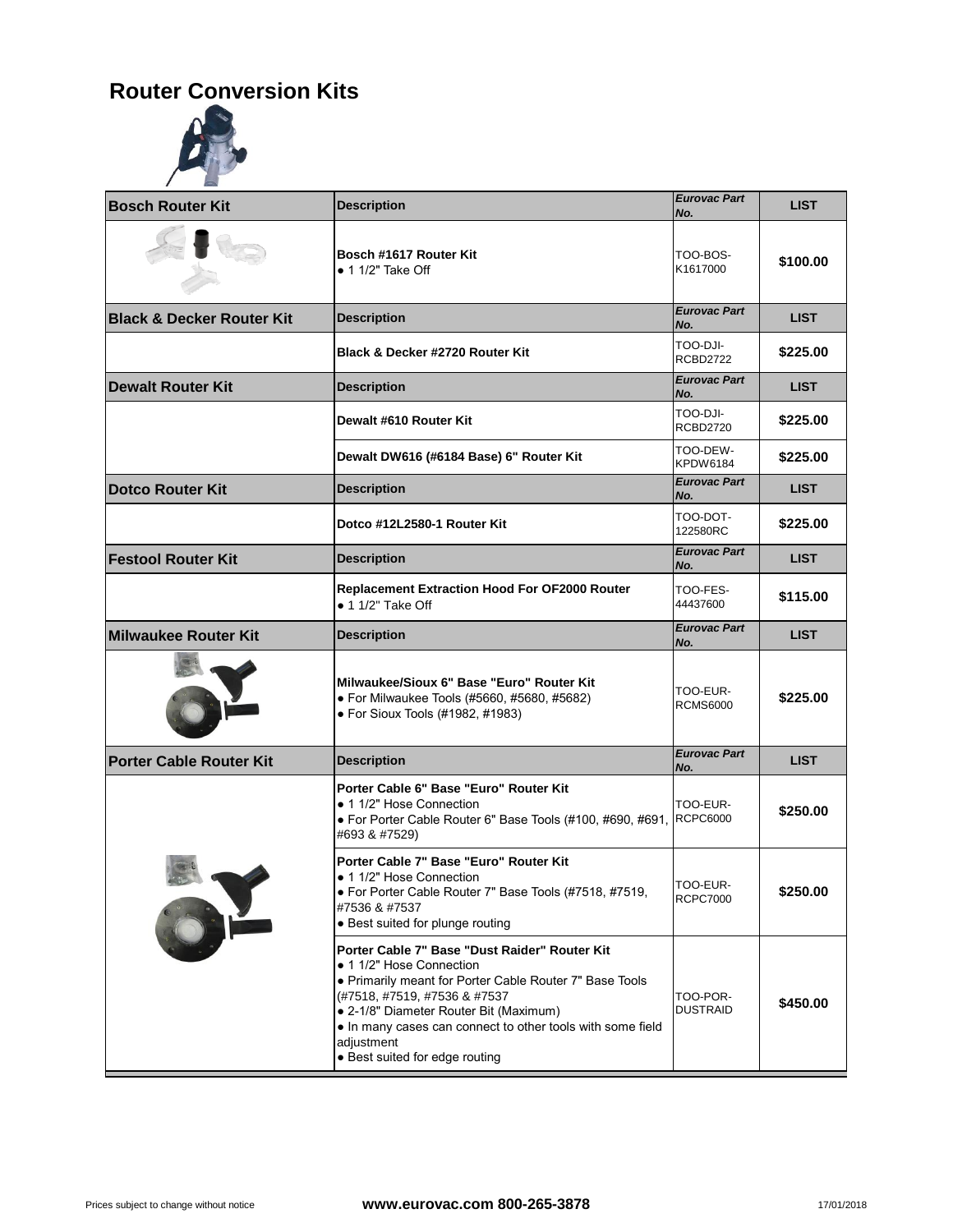|                         | Porter Cable 7301 Router Kit:<br>• 1 1/4" Hose Connection | KIT-POR-<br>73010000        |  |
|-------------------------|-----------------------------------------------------------|-----------------------------|--|
| <b>Sioux Router Kit</b> | <b>Description</b>                                        | <b>Eurovac Part</b><br>No.  |  |
|                         | Sioux #1980, #1981 Router Kit                             | TOO-DJI-<br><b>RCSX1980</b> |  |

# **2" & 3" Roll On Angle Grinder Kits**



| <b>Roll On Angle Grinder Kits</b> | <b>Description</b>                                                                                                   | <b>Eurovac Part</b><br>No. |
|-----------------------------------|----------------------------------------------------------------------------------------------------------------------|----------------------------|
|                                   | <b>ROLL ON ANGLE GRINDER KITS</b><br>Notes:<br>• Accepts 1" hose cuff                                                |                            |
|                                   | 2" Plastic Vacuum Shroud w/ Metal Plated Extension -<br><b>Eurovac Roll On Grinder</b>                               | TOO-KIT-<br>PL200000       |
|                                   | Steel Vacuum Shroud - Eurovac 2" Roll On Grinder                                                                     | TOO-KIT-<br>ROLOC2ES       |
|                                   | Steel Vacuum Shroud - Eurovac 3" Roll On Grinder                                                                     | TOO-KIT-<br>ROLOC3ES       |
|                                   | Brush Addition - 2" Steel Vac Shroud                                                                                 | TOO-KIT-<br>2B000000       |
|                                   | Brush Addition - 3" Steel Vac Shroud                                                                                 | TOO-KIT-<br>3B000000       |
|                                   | <b>Custom Roll On Grinder Shroud - Additional</b><br>• Note: Customer must send tool & shroud to Eurovac<br>facility | Misc                       |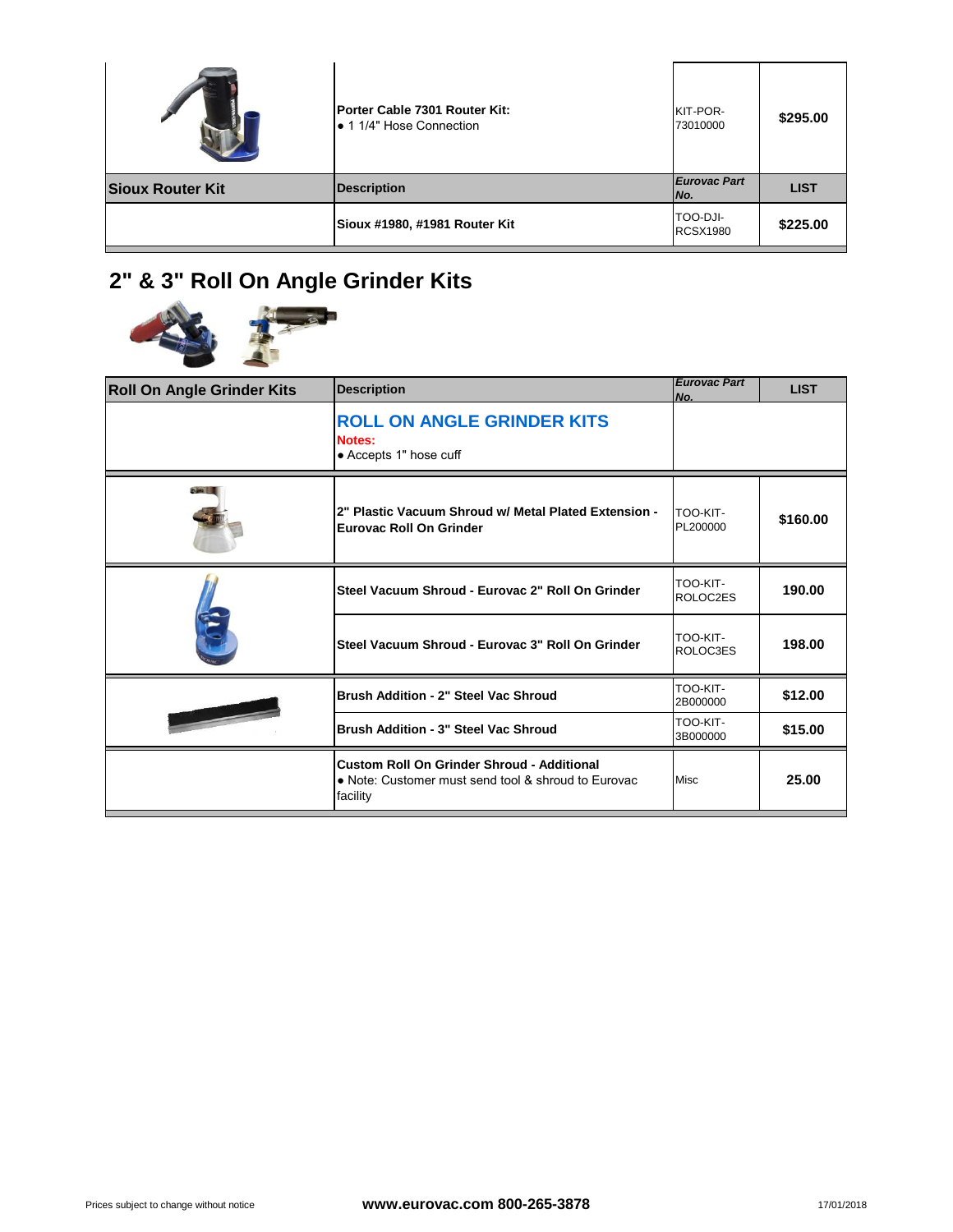## **4" to 8" Rotary Sander/Grinders Brush Shroud Kits**



| <b>Plastic Brush Shroud Kit</b> | <b>Description</b>                                                                                                                                                                                                                                                                                                                                                                                                                                        | <b>Eurovac Part</b><br>No. |
|---------------------------------|-----------------------------------------------------------------------------------------------------------------------------------------------------------------------------------------------------------------------------------------------------------------------------------------------------------------------------------------------------------------------------------------------------------------------------------------------------------|----------------------------|
|                                 | <b>PLASTIC BRUSH SHROUD KITS</b><br>Notes:<br>$\bullet$ Fits 1-1/4" Cuff<br>• Clear polycarbonate for improved visibility and durability<br>• Fast and Easy installation with universal bracket band<br>clamp combination<br>• Removable front edge for grinding close to wall<br>• Brushes on base make it easier on rough surfaces like<br>grout, ledges and pitted concrete<br>• Complies with EPA regulations for point-of-origin dust<br>containment |                            |
|                                 | 5" Plastic Vacuum Shroud w/ Brush<br>• Fits most 4" and 5" hand grinders                                                                                                                                                                                                                                                                                                                                                                                  | TOO-KIT-<br>PL500000       |
|                                 | 7" Plastic Vacuum Shroud w/ Brush<br>• Fits most 6" to 7" hand grinders                                                                                                                                                                                                                                                                                                                                                                                   | TOO-KIT-<br>PL700000       |
| <b>Steel Brush Shroud Kit</b>   | <b>Description</b>                                                                                                                                                                                                                                                                                                                                                                                                                                        | <b>Eurovac Part</b><br>No. |
|                                 | <b>STEEL BRUSH SHROUD KITS</b><br>Notes:<br>• 4" & 5" - 1-1/4" Connection is standard<br>• 6" & 8" - 1-1/2" Connection is standard<br>• Send to plant with required pad for custom conversion                                                                                                                                                                                                                                                             |                            |
|                                 | 4" to 8" Steel Vacuum Shroud w/ Brush<br>• Send to plant with required pad for custom conversion                                                                                                                                                                                                                                                                                                                                                          | Misc.                      |
| <b>Replacement Parts</b>        | <b>Description</b>                                                                                                                                                                                                                                                                                                                                                                                                                                        | <b>Eurovac Part</b><br>No. |
|                                 | 1" x 72" Steel Grinder Shroud Replacement Brush - per<br>ft<br>• Can be ordered by the foot. Max length is 72" long                                                                                                                                                                                                                                                                                                                                       | HAR-SEL-<br>91065000       |
|                                 |                                                                                                                                                                                                                                                                                                                                                                                                                                                           |                            |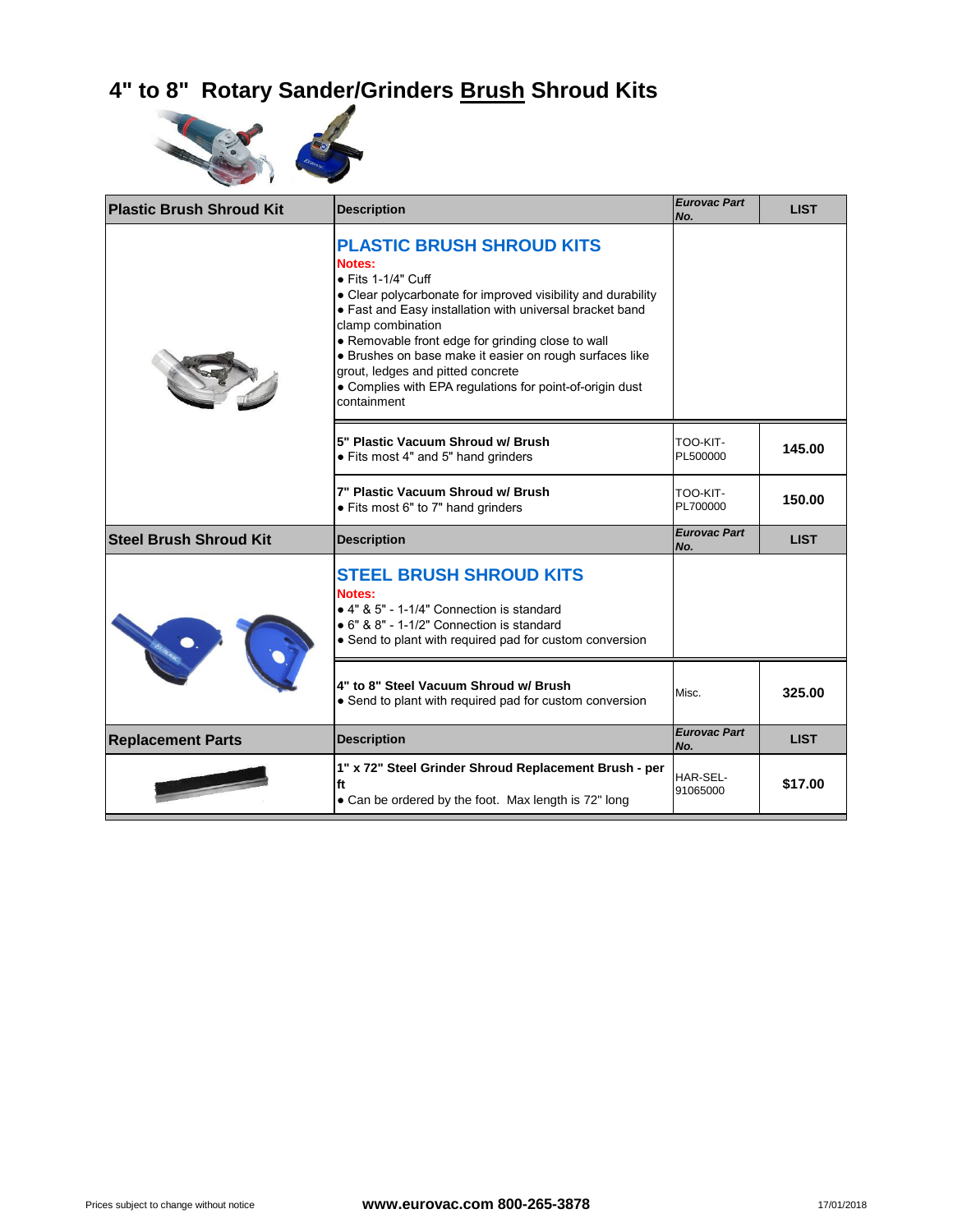### **4" to 8" Rotary Sander/Grinders Vacuum Hole Shroud Kits**



| 4" & 5" Plastic Suction<br><b>Housing - Raw</b>                      | <b>Description</b>                                                                                                                                                                                                 | <b>Eurovac Part</b><br>No.  |
|----------------------------------------------------------------------|--------------------------------------------------------------------------------------------------------------------------------------------------------------------------------------------------------------------|-----------------------------|
|                                                                      | <b>Small Suction Shroud - Raw</b><br>• For 4" & 5" 8H Rotary Velcro Pads                                                                                                                                           | TOO-DFL-<br>SC600RAW        |
| 4" & 5" Eurovac Plastic Suction<br><b>Housing - Resin Cloth Pads</b> | <b>Description</b>                                                                                                                                                                                                 | <b>Eurovac Part</b><br>No.  |
|                                                                      | <b>4" &amp; 5" EUROVAC PLASTIC SUCTION</b><br><b>HOUSING - RESIN CLOTH PADS</b><br>Notes:<br>• For 4" & 5" 8H Rotary Velcro & Fiber Disc Pads<br>$\bullet$ 1-1/2" Take-off<br>• Includes Side Rubber Wrench Access |                             |
|                                                                      | 4" & 5" Eurovac 7000RPM Rotary Sander Suction<br><b>Shroud</b><br>• Pad Additional - See Sandpaper Price List                                                                                                      | TOO-DFL-<br><b>SC60SF00</b> |
|                                                                      | <b>Upgrade To Metal Wear Strip</b><br>• Metal Wear Strip reduces tool stalling when technician<br>leans on tool, causing the pad to rub against the shroud                                                         | UPG-MS                      |
|                                                                      | <b>4" &amp; 5" EUROVAC ROTARY SANDER</b><br><b>SUCTION SHROUD COMPATABILITY</b><br><b>CHART</b><br>4" & 5" Shroud Will Work On The Following Tools:<br>$\bullet$ Sioux 5265<br>$\bullet$ Sioux 1290L               |                             |
| 6" & 8" Eurovac Plastic Suction<br><b>Housing - Raw</b>              | <b>Description</b>                                                                                                                                                                                                 | <b>Eurovac Part</b><br>No.  |
|                                                                      | <b>Large Suction Shroud - Raw</b><br>• For 6" & 8" Rotary & Fiber Disc Pads                                                                                                                                        | TOO-DFL-<br>SC800000        |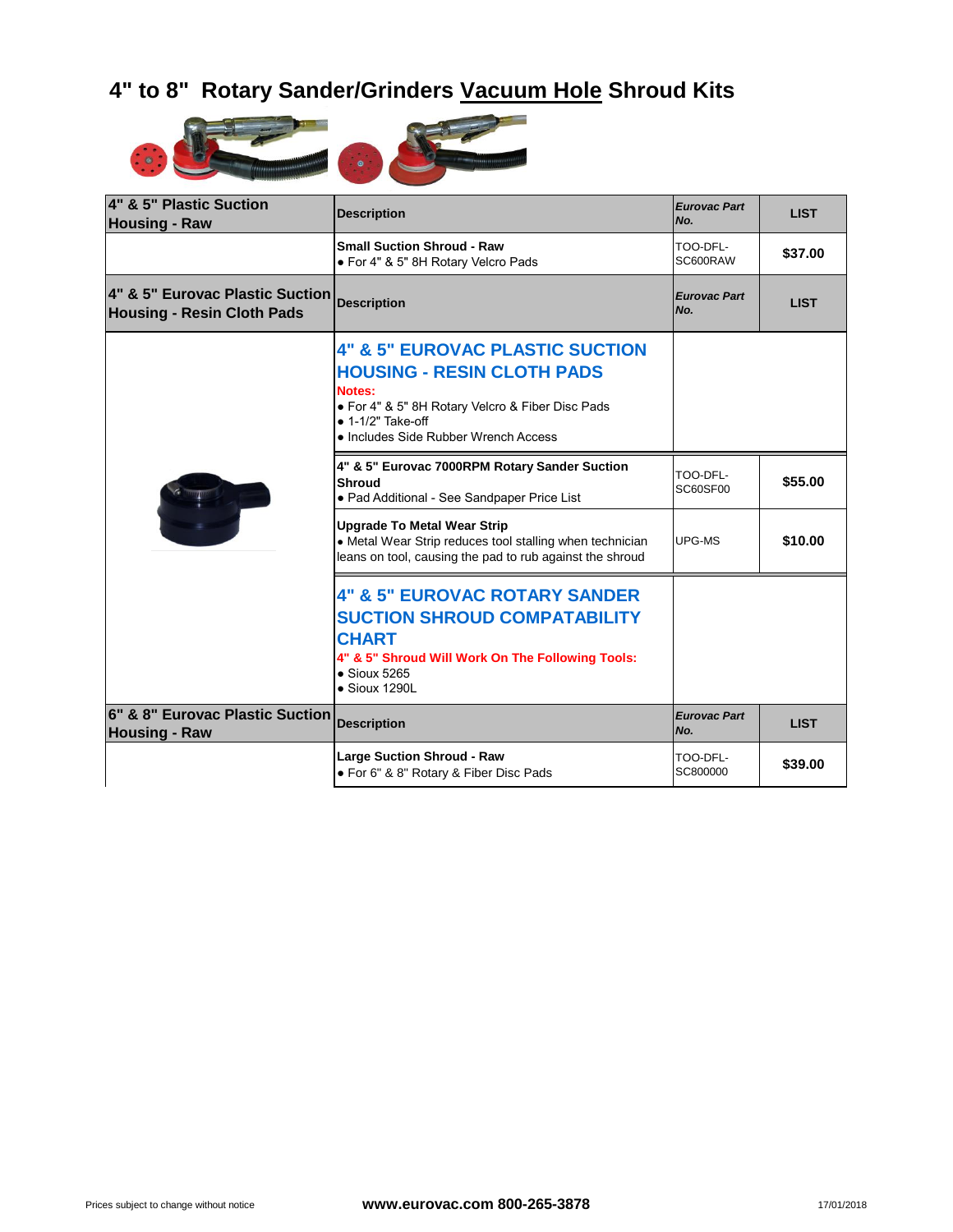| 6" & 8" Eurovac Plastic Suction Description<br><b>Housing - Resin Cloth Pads</b> |                                                                                                                                                                                                    | <b>Eurovac Part</b><br>No.  |
|----------------------------------------------------------------------------------|----------------------------------------------------------------------------------------------------------------------------------------------------------------------------------------------------|-----------------------------|
|                                                                                  | <b>6" &amp; 8" EUROVAC PLASTIC SUCTION</b><br><b>HOUSING - RESIN CLOTH PADS</b><br>Notes:<br>· For 6" & 8" Rotary Velcro Pads<br>$\bullet$ 1-1/2" Take-off<br>• Includes Side Rubber Wrench Access |                             |
|                                                                                  | 6" & 8" Eurovac 4500RPM Rotary Sander Suction<br><b>Shroud - Resin Cloth Pads</b><br>• Pad Additional - See Sandpaper Price List                                                                   | TOO-DFL-<br>SC80S000        |
|                                                                                  | <b>Upgrade To Metal Wear Strip</b><br>• Metal Wear Strip reduces tool stalling when technician<br>leans on tool, causing the pad to rub against the shroud                                         | UPG-MS                      |
|                                                                                  | <b>6" &amp; 8" EUROVAC ROTARY SANDER</b><br><b>SUCTION SHROUDCOMPATABILITY</b><br><b>CHART</b><br>6" & 8" Shroud Will Work On The Following Tools:<br>$\bullet$ Sioux 5287<br>• Sioux 1290L        |                             |
|                                                                                  |                                                                                                                                                                                                    |                             |
| 6" & 8" Eurovac Plastic Suction<br><b>Housing - Fiber Disc Pads</b>              | <b>Description</b>                                                                                                                                                                                 | <b>Eurovac Part</b><br>No.  |
|                                                                                  | <b>6" &amp; 8" EUROVAC PLASTIC SUCTION</b><br><b>HOUSING - FIBER DISC PADS</b><br>Notes:<br>• For 6" 14H Fiber Disc Pads<br>$\bullet$ 1-1/2" Take-off<br>• Includes Side Rubber Wrench Access      |                             |
|                                                                                  | 6" & 8" Eurovac 4500RPM Rotary Sander Suction<br><b>Shroud - Fiber Disc Pads</b><br>• Pad Additional - See Sandpaper Price List                                                                    | TOO-DFL-<br><b>SC80SF00</b> |
| $\mathbb{Q}$                                                                     | <b>Upgrade To Metal Wear Strip</b><br>• Metal Wear Strip reduces tool stalling when technician<br>leans on tool, causing the pad to rub against the shroud                                         | UPG-MS                      |
|                                                                                  | <b>COMPATABILITY CHART</b><br>6" & 8" Shroud Will Work On The Following Tools:<br>$\bullet$ Sioux 5287                                                                                             |                             |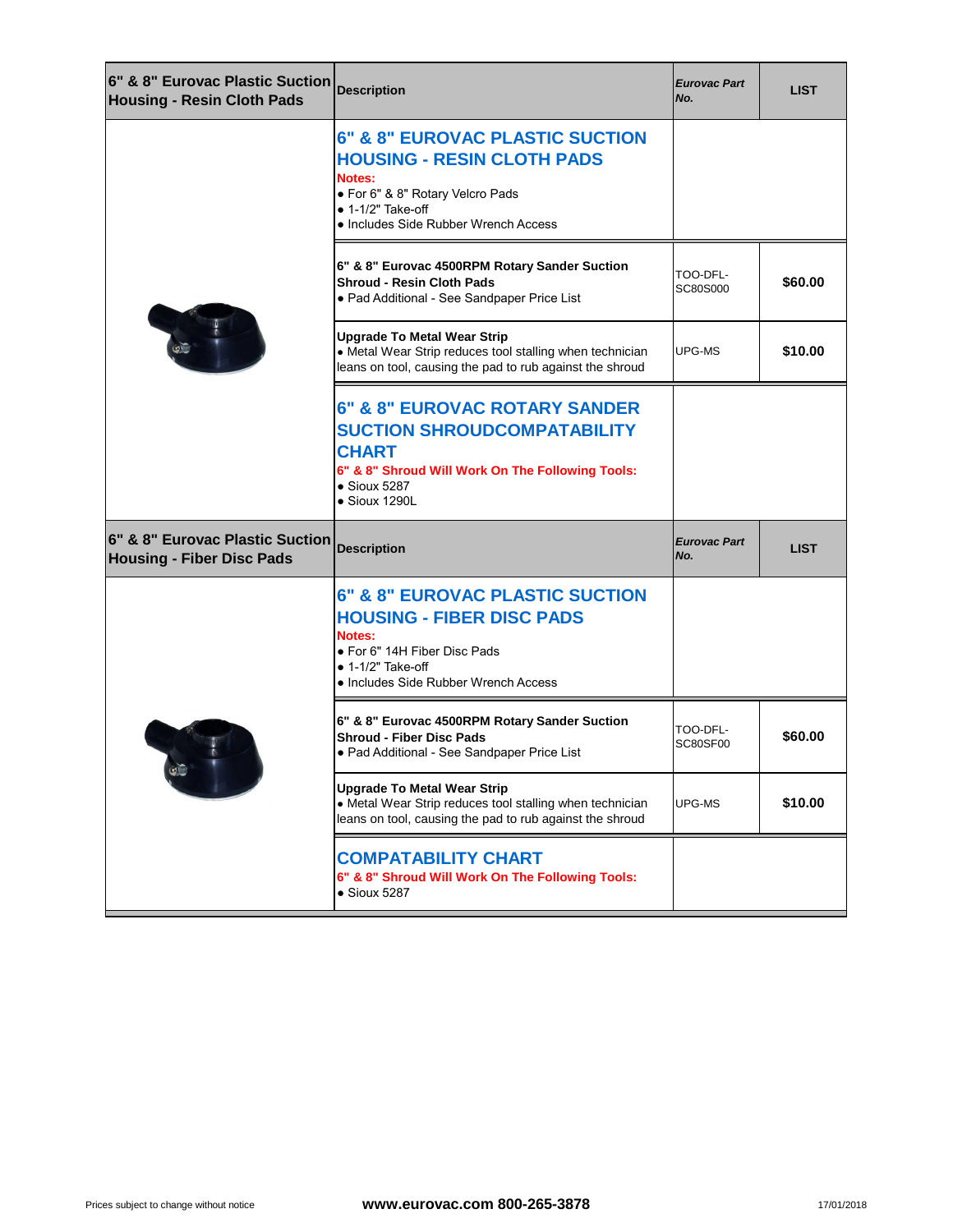#### **Trim Saw Conversion Kits**



| <b>Trimmer Conversion Kits</b> | Description                                                              | <b>Eurovac Part</b><br>No. |  |
|--------------------------------|--------------------------------------------------------------------------|----------------------------|--|
|                                | <b>Trim Saw Conversion Kits</b><br>• Send to plant for custom conversion | Misc.                      |  |

## **Drilling & Hole Saw Conversion Kits**



| On Tool Drill or Hole Saw<br><b>Conversion Kits</b>         | <b>Description</b>                                                                                                                                               | <b>Eurovac Part</b><br>No. |  |
|-------------------------------------------------------------|------------------------------------------------------------------------------------------------------------------------------------------------------------------|----------------------------|--|
|                                                             | <b>Hole Saw Conversion Kits</b><br>• Send to plant for custom conversion                                                                                         | Misc.                      |  |
| <b>OFF Tool Drill or Hole Saw</b><br><b>Conversion Kits</b> | <b>Description</b>                                                                                                                                               | <b>Eurovac Part</b><br>No. |  |
|                                                             | OFF TOOL DRILL or HOLE SAW KITS<br>Notes:<br>· Suction holds shroud in place - no clamps req'd<br>• 1-1/2" Cuff Connection (Kits includes: CLE-UNE-<br>70300000) |                            |  |
|                                                             | Plastic Dust Ext. Shroud For 1-3/8" Drill                                                                                                                        | TOO-KIT-<br>PLD10000       |  |
|                                                             | Plastic Dust Ext. Shroud For 1" to 4" Drill                                                                                                                      | TOO-KIT-<br>PLD10400       |  |
|                                                             | Plastic Dust Ext. Shroud For 1" to 8" Dril                                                                                                                       | TOO-KIT-<br>PLD10800       |  |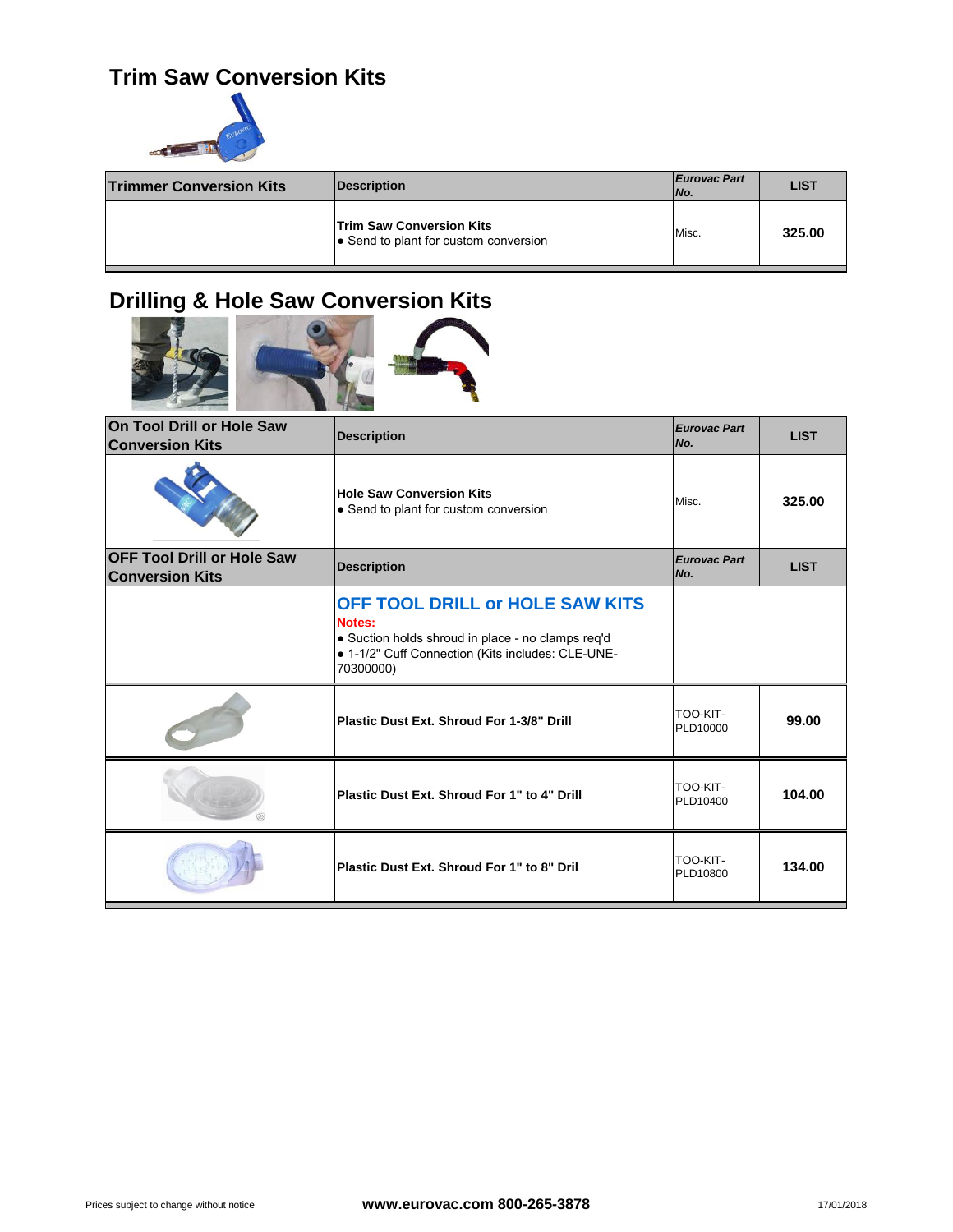#### **Belt Sander Conversion Kit**



| <b>Porter Cable Belt Sander</b><br><b>Conversion Kits</b> | <b>Description</b>                                                                                       | <b>Eurovac Part</b><br>INo. |
|-----------------------------------------------------------|----------------------------------------------------------------------------------------------------------|-----------------------------|
|                                                           | Porter Cable #362, #363 "Euro" Belt Sander Conversion<br>Kit<br>• Send tool to plant for full conversion | TOO-POR-<br>363ECV03        |
|                                                           | <b>Porter Cable #361 "Euro" Belt Sander Conversion Kit</b><br>• Send tool to plant for full conversion   | TOO-EUR-<br>361KIT00        |
|                                                           | Porter Cable #362, #363 "Euro" Belt Sander Conversion<br>Kit<br>• Send tool to plant for full conversion | TOO-POR-<br>363ECV03        |

#### **Planer Conversion Kit**

| <b>Black &amp; Decker Planer</b><br><b>Conversion Kits</b> | <b>Description</b>                                                                                                 | <b>Eurovac Part</b><br>I No. |
|------------------------------------------------------------|--------------------------------------------------------------------------------------------------------------------|------------------------------|
|                                                            | <b>B&amp;D 3375 Planer Conversion Kit</b>                                                                          | TOO-B&D-<br>KP337500         |
| <b>Dewalt Planer Conversion Kits</b>                       | <b>IDescription</b>                                                                                                | <b>Eurovac Part</b><br>INo.  |
|                                                            | Dewalt #DW678 Planer Conversion Kit<br>• Kit includes the following parts (TOO-DEW-KP337500 &<br>TOO-DEW-32739200) |                              |

# **Mig Welding Gun Kits**



| <b>Mig Gun Conversion Kits</b> | <b>Description</b>                                                                                          | <b>Eurovac Part</b><br>No. |  |
|--------------------------------|-------------------------------------------------------------------------------------------------------------|----------------------------|--|
|                                | <b>MIG WELDING GUN KITS</b><br>Notes:<br>• Require Make & Model Number of Mig Gun<br>• 3/4" Vacuum Take-off |                            |  |
|                                | Mig Gun Conversion Kits                                                                                     | Misc.                      |  |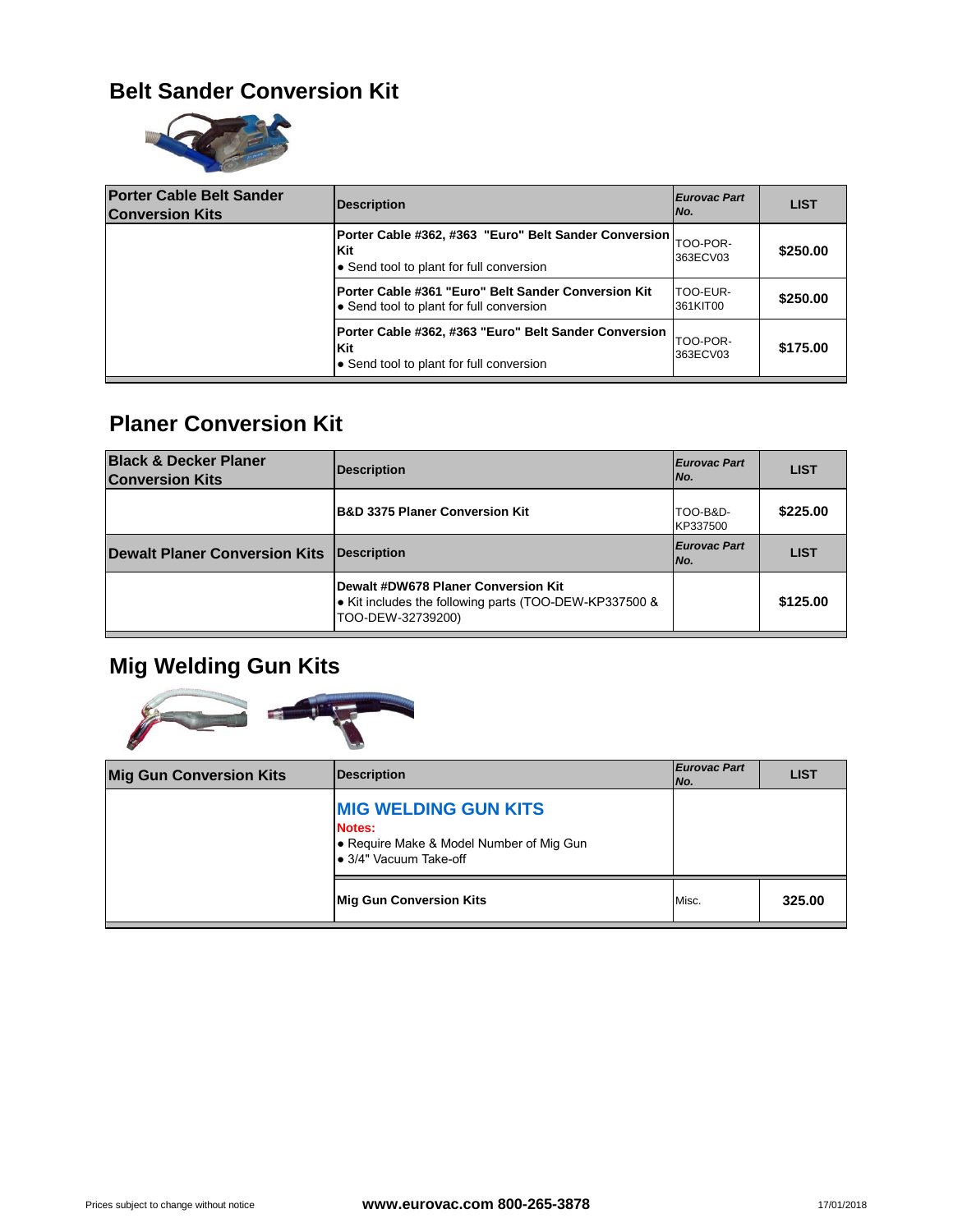### **Circular & Cut Off Saws**

| <b>Bosch Saw Conversion Kits</b>                | <b>Description</b>                                                                                                        | <b>Eurovac Part</b><br>No.  |
|-------------------------------------------------|---------------------------------------------------------------------------------------------------------------------------|-----------------------------|
|                                                 | Bosch #1677M Worm Drive Saw Conversion Kit                                                                                | TOO-DUS-<br>SV000000        |
| <b>Makita Saw Conversion Kits</b>               | <b>Description</b>                                                                                                        | <b>Eurovac Part</b><br>No.  |
|                                                 | <b>Conversion Kit Available For Certain Makita Tools.</b><br>Provide model number for confirmation                        | TOO-DUS-<br>SV000000        |
| <b>Milwaukee Saw Conversion</b><br>Kits         | <b>Description</b>                                                                                                        | <b>Eurovac Part</b><br>No.  |
|                                                 | <b>Conversion Kit Available For Certain Milwaukee Tools.</b><br>Provide model number for confirmation                     | TOO-DUS-<br>SV000000        |
| <b>Skil Saw Conversion Kits</b>                 | <b>Description</b>                                                                                                        | <b>Eurovac Part</b><br>No.  |
|                                                 | Skil 7-1/4" Worm Drive Saws Conversion Kit                                                                                | TOO-DUS-<br>SV000000        |
|                                                 | Skil 8-1/4" #5860 (with slight modification) Conversion<br>Kit                                                            | TOO-DUS-<br>SV000000        |
| Vaious Tool Mfg - Saw<br><b>Conversion Kits</b> | <b>Description</b>                                                                                                        | <b>Eurovac Part</b><br>No.  |
|                                                 | <b>Conversion Kits Available For Certain Bosch, DeWalt,</b><br>Hitachi & Others. Provide model number for<br>confirmation | TOO-DUS-<br><b>SMEB0000</b> |

### **Pedestal Grinders**

| <b>Pedestal Grinders</b> | <b>Description</b>                                                                                                                                                                                                                                                                                 | <b>Eurovac Part</b><br>No. |
|--------------------------|----------------------------------------------------------------------------------------------------------------------------------------------------------------------------------------------------------------------------------------------------------------------------------------------------|----------------------------|
|                          | <b>PEDESTAL GRINDER KITS</b><br><b>Notes:</b><br>• 4" Vacuum Take-off is typical (can vary depending on<br>grinder)<br>• IMPORTANT NOTE: Pedestal grinder shrouds are<br>custom enough where by a site visit is likely needed. Price<br>does not currently include travel and labor for site visit |                            |
|                          | <b>Pedestal Grinder Conversion Kit</b>                                                                                                                                                                                                                                                             | Misc.                      |

## **Brake Lathe Conversion Kits - Transit**



| <b>Brake Lathe Hoods - Transit</b> | <b>Description</b>                                                                                                                                                                                          | <b>Eurovac Part</b><br>No. |
|------------------------------------|-------------------------------------------------------------------------------------------------------------------------------------------------------------------------------------------------------------|----------------------------|
|                                    | <b>BRAKE LATHE HOODS - TRANSIT</b><br>Notes:<br>• Transit Industry<br>• Custom Hood For STAR LATHE (Shoe & Drum Pick Up<br><b>Required As Well)</b><br>. No suction - Enclosure Only w/ Bottom Bag Drop Out |                            |
|                                    | <b>Brake Lathe Hood - STAR LATHE</b>                                                                                                                                                                        | SYS-070-<br>09000000       |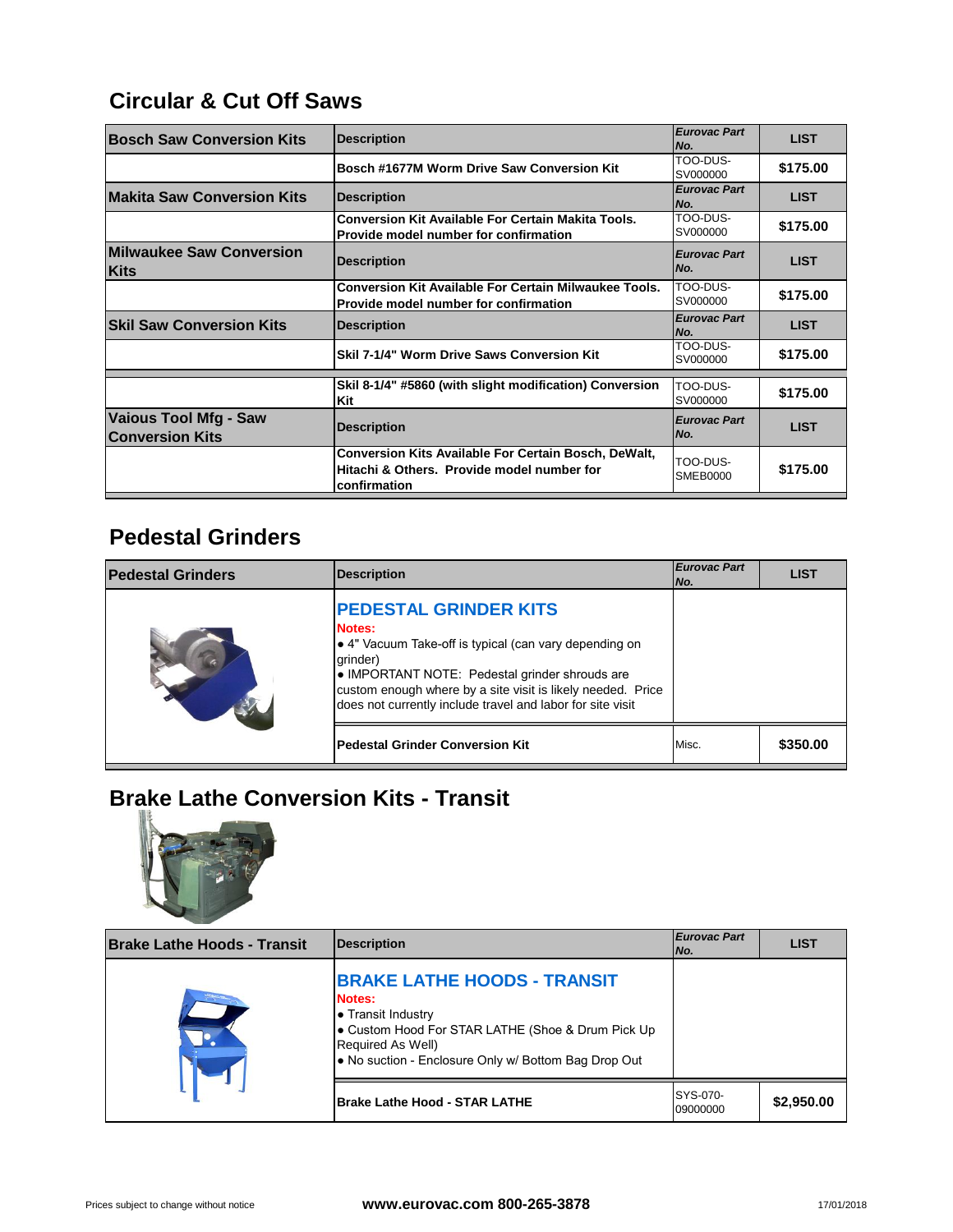| <b>Brake Lathe Shoe Pick Up -</b><br><b>Transit</b> | <b>Description</b>                                                                                                                                                                                                                  | <b>Eurovac Part</b><br>No. |  |
|-----------------------------------------------------|-------------------------------------------------------------------------------------------------------------------------------------------------------------------------------------------------------------------------------------|----------------------------|--|
|                                                     | <b>BRAKE LATHE SHOE PICK UP KITS -</b><br><b>TRANSIT</b><br>Notes:<br>• Transit Industry<br>• Shoe Pick Up For STAR LATHE (Hood & Drum Pick Up<br>Required As Well)<br>• $1-1/2$ " x 2" x 5-1/2"L<br>$\bullet$ 1-1/2" Take-Off      |                            |  |
|                                                     | Brake Lathe Shoe Pick Up - STAR LATHE                                                                                                                                                                                               | SYS-070-<br>09000100       |  |
| <b>Brake Lathe Shoe Drum Up -</b><br><b>Transit</b> | <b>Description</b>                                                                                                                                                                                                                  | <b>Eurovac Part</b><br>No. |  |
|                                                     | <b>BRAKE LATHE DRUM PICK UP KITS -</b><br><b>TRANSIT</b><br>Notes:<br>• Transit Industry<br>• Drum Pick Up For STAR LATHE (Shoe & Hood Pick Up<br>Required As Well)<br>• $1 - 1/2$ " x $1$ " x $11$ "L<br>$\bullet$ 1-1/2" Take-Off |                            |  |
|                                                     | Brake Lathe Drum Pick Up - STAR LATHE                                                                                                                                                                                               | SYS-070-<br>09000150       |  |

# **Brake Lathe Conversion Kits - Dealerships**



| <b>Brake Lathe Kits - Dealerships</b> | <b>Description</b>                                                                                                                                                                      | <b>Eurovac Part</b><br>No. |  |
|---------------------------------------|-----------------------------------------------------------------------------------------------------------------------------------------------------------------------------------------|----------------------------|--|
|                                       | <b>BRAKE LATHE KITS - DEALERSHIPS</b><br><b>Notes:</b><br>• Require Brake Lathe Make, Model Number and Ideally<br><b>Pictures</b><br>• Dealership Industry<br>$\bullet$ 1-1/4" Take-off |                            |  |
|                                       | Brake Lathe Kit w/ Middle Magnet & Two 3/4" Loc-Lines<br>• Works for most lathes on the market<br>• Fits: Hunter BL500 Series                                                           | SYS-070-<br>09000120       |  |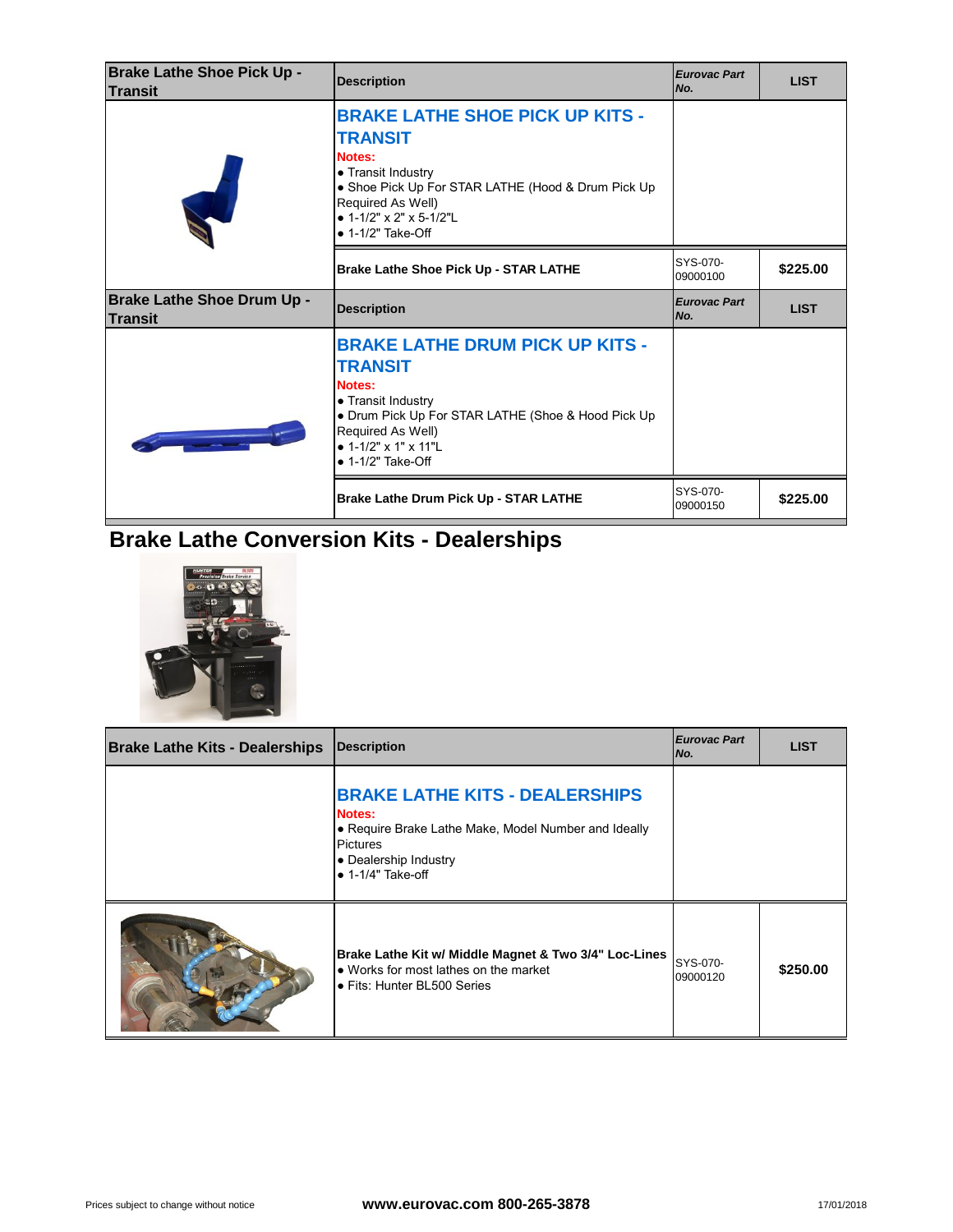

**Brake Lathe Kit w/ End Magnet & Two 3/4" Loc-Lines**  ● Fits: John Bean 600 Series (middle section isn't mangetized) and Hunter Brand (top adjustable nob gets in the way)

## **Rhino Mat Washers - Converting To Central Vac**



| <b>Rhino Mat Washer Conversion</b> | <b>Description</b>                                                                                                                                                                                       | <b>Eurovac Part</b><br>No. |  |
|------------------------------------|----------------------------------------------------------------------------------------------------------------------------------------------------------------------------------------------------------|----------------------------|--|
|                                    | <b>RHINO MAT WASHER KITS</b><br>Notes:<br>• CFM: 2-1/2" Vacuum Take-of, 150 CFM Recommended<br>• Note For Field: Compressed Air required to be brought<br>to Rhino Mat Cleaner for Automatic Slide Gate. |                            |  |
|                                    | Rhino Mat - Portable to Central Vacuum w/ Automatic<br><b>Slide Gate Conversion Kit</b><br>• Rhino Mat Converted at Eurovac (labor included)                                                             | Misc.                      |  |
|                                    | Rhino Mat - Portable to Central Vacuum w/ Automatic<br><b>Slide Gate Conversion Kit</b><br>• Rhino Mat Converted In The Field (labor extra)<br>• Note 2: Rivet gun required for field installation       | Misc.                      |  |
|                                    | Rhino Mat - Portable to Central Vacuum w/ Manual Slide<br><b>Gate Conversion Kit</b><br>• Rhino Mat Converted At Eurovac (labor included)                                                                | Misc.                      |  |
|                                    | Rhino Mat - Portable to Central Vacuum w/ Manual Slide<br><b>Gate Conversion Kit</b><br>• Rhino Mat Converted At Eurovac (labor included)                                                                | Misc.                      |  |

#### **Loc-Line**



| 3/4" Loc-Line          | <b>Description</b>                                                     | <b>Eurovac Part</b><br>INo. |  |
|------------------------|------------------------------------------------------------------------|-----------------------------|--|
|                        | 3/4"ID x 3/4" Orange Loc-Line Nozzle - ea                              | HOS-LOC-<br>34034NOZ        |  |
| <b>SALE CONTRACTOR</b> | 3/4" x 1' Blue Loc-Line - ea                                           | HOS-LOC-<br>34001LOC        |  |
|                        | 3/4" x 3/4"NPT Orange Loc-Line Connector - ea<br>• Fits 3/4" Hose Cuff | HOS-LOC-<br>34034NPT        |  |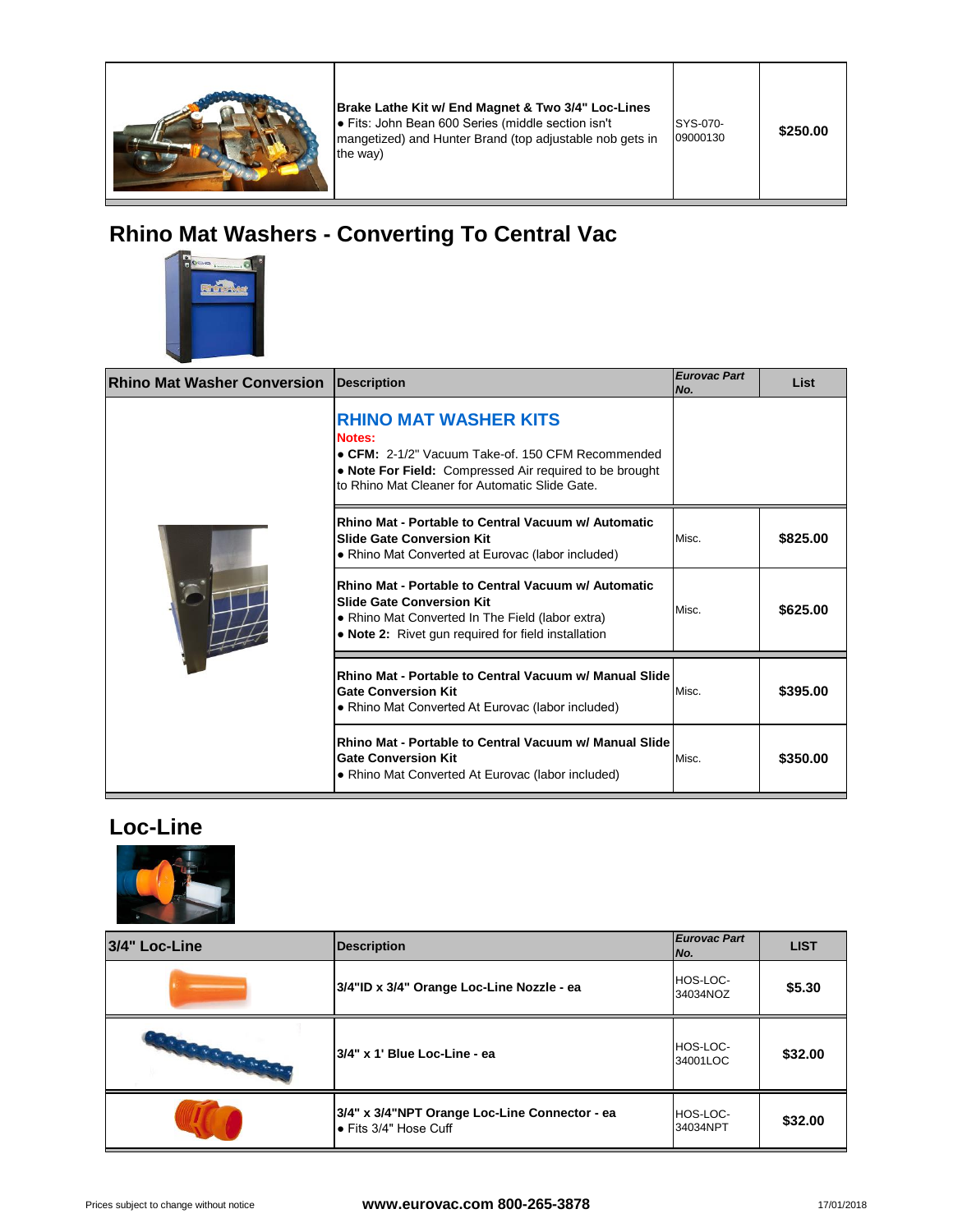|                   | 3/4" Pliers For Loc-Line                                      | HOS-LOC-<br>34034NPT       |  |
|-------------------|---------------------------------------------------------------|----------------------------|--|
| 2-1/2" Loc-Line   | <b>Description</b>                                            | <b>Eurovac Part</b><br>No. |  |
|                   | 2-1/2" x 4.5" Orange Loc-Line Round Nozzle - ea               | HOS-LOC-<br>25045ROU       |  |
|                   | 2-1/2" x 6" x 3.5" Orange Loc-Line Rectangular Nozzle -<br>ea | HOS-LOC-<br>25645REC       |  |
|                   | 2-1/2" Orange Loc-Line Tapered Nozzle - ea                    | HOS-LOC-<br>25000TAP       |  |
| <b>CONTRACTOR</b> | 2-1/2" x 1' Blue Loc-Line - ea                                | HOS-LOC-<br>25001LOC       |  |
|                   | 2-1/2" Loc-Line to 3" Sheet Metal Duct Adaptor                | HOS-LOC-<br>300METAL       |  |
|                   | 2-1/2" Loc-Line to 3" PVC Duct Adaptor                        | HOS-LOC-<br>3000PVC        |  |